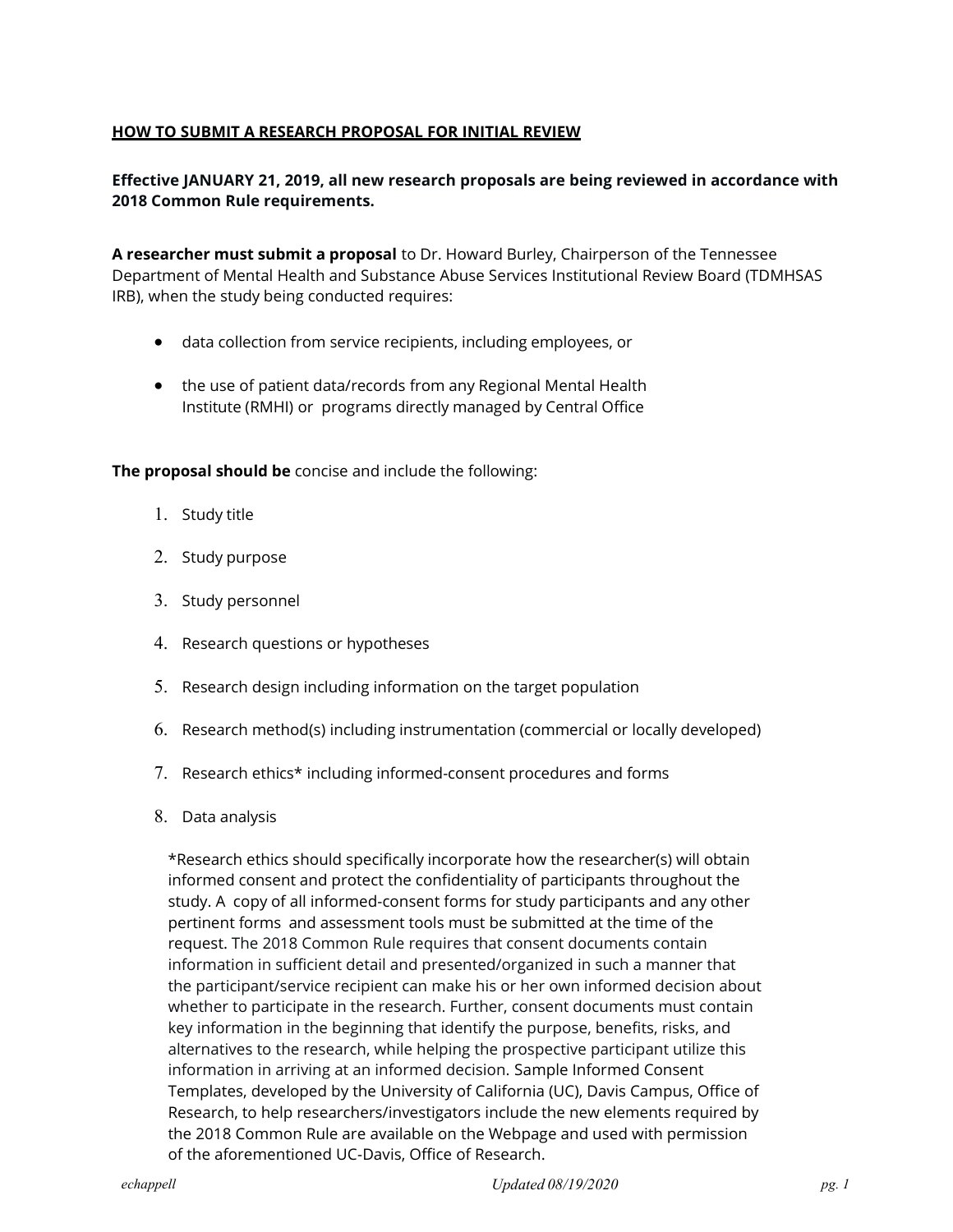View the suggested proposal format and submit in desired format with all required components.

If the research requests use of data/biospecimen of TDMHSAS service recipients/employees, the proposal must be accompanied by written executive approval to conduct the research.

The executive approval letter must contain one or more of the following:

- A statement about previous IRB review if conducted prior to submission to the TDMHSAS IRB. If no previous IRB review was conducted, this must be clearly indicated and an explanation provided.
- A statement concerning approval or exemption of the proposed research by the agency IRB, institution IRB, or other appropriate IRB. If exempted, include a statement that thoroughly explains the nature of the exemption.
- Evidence of support from TDMHSAS Commissioner or designee, Chief Executive Officer of an RMHI or designee, and/or TDMHSAS Central Office staff responsible for the project requesting to conduct research. Project requirements including the type of data/records that is being requested will dictate the appropriate person to provide evidence of support for the research.

The TDMHSAS IRB is approved by and registered with the U.S. Department of Health & Human Services (HHS), Office for Human Research Protections (OHRP).

The TDMHSAS IRB makes decisions in accordance with the three basic ethical principles outlined in The Belmont Report.

Further, the IRB adheres to the specific protections of human research participants as promulgated in the HHS Code of Federal Regulations (CFR) Title 45: Public Welfare, Part 46: Protection of Human Subjects. The IRB further will apply additional regulations such as the Health Insurance Portability and Accountability Act of 1996 (HIPAA), when appropriate, in reviewing research involving human participants. Specifically, the IRB will adhere to 45 CFR Parts 160 and 164, as well as the Tennessee Code Annotated (Tenn. Code. Ann.) Title 33 and 42 CFR Part 2 of the Confidentiality of Alcohol and Drug Abuse Patient Records.

Moreover, the IRB ensures that investigators understand and act in accordance with the requirements of HHS regulations for the protection of human subjects when carrying out HHS-conducted or supported human-subject research. Therefore, principal investigators submitting proposals must successfully complete and provide documentation of human research participants' protection training as a condition of study approval in addition to the aforementioned required materials. Documentation must further be provided for all identified study personnel.

The department makes free Human Research Participants' Protections Training available to all potential researchers/ study personnel. This training can be found at https://www.proprofs.com/training/course/?title=tdmhsas-human-research-participantsprotections-training 5c7caec1cb5e2. Human research participants' protection training may also be obtained through the Collaborative Institutional Training Initiative (CITI) or other reputable training program.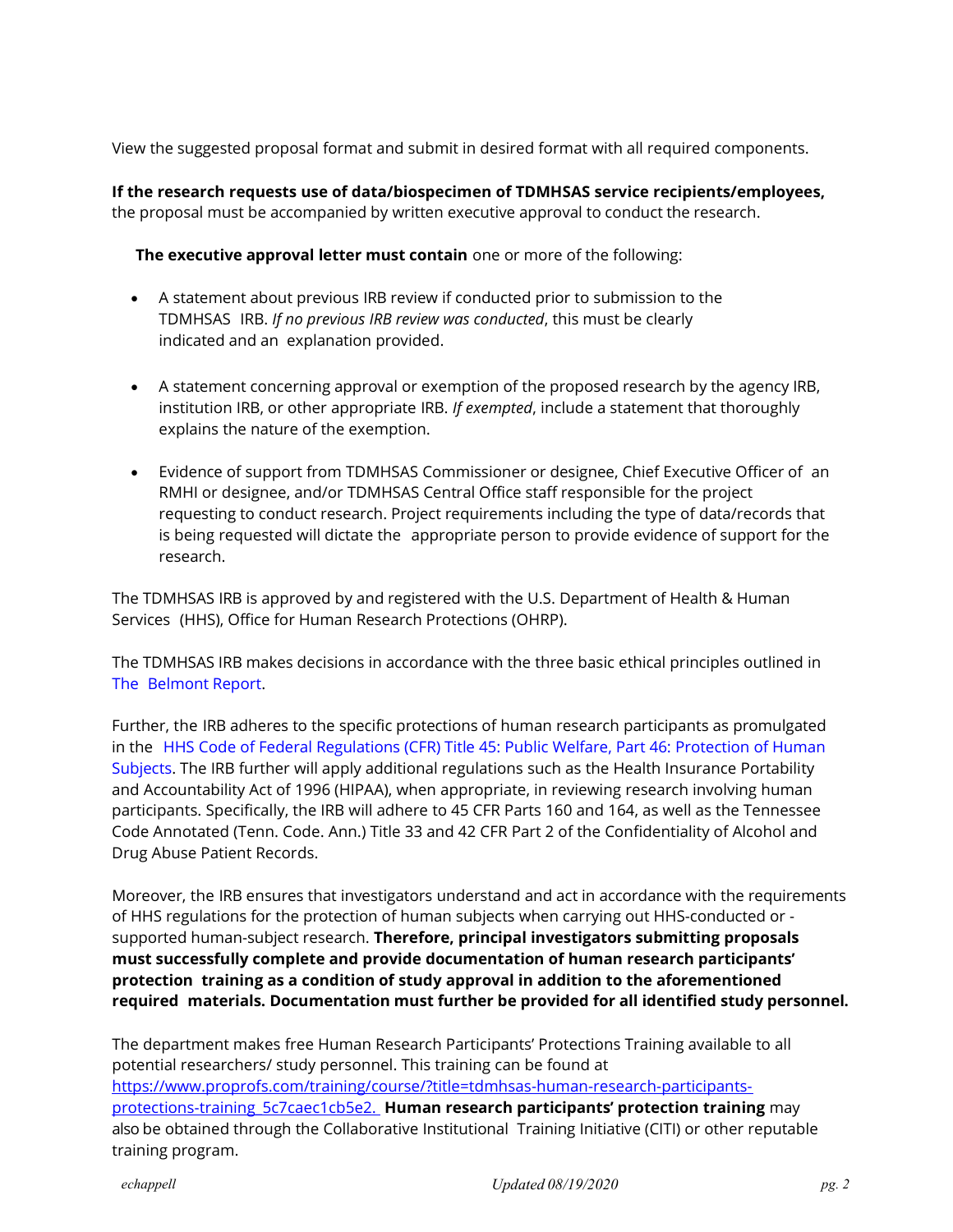Researchers affiliated with a fairly active research institution of higher education likely have access to CITI training. The CITI Program provides research ethics education to all members of the research community but a subscription is required.

## Documentation of successful human research participants' protection training must be met and submitted as a condition of approval by the TDMHSAS IRB.

Further, delineate specific activities to be carried out by TDMHSAS staff, if any, and the researcher(s)/study staff as part of the study. Waivers of Consent/Authorization are available for certain studies of minimal risk. However, waiver approval is an IRB decision.

Waivers of Consent/Authorization are available for certain studies of minimal risk. However, waiver approval is an IRB decision.

### A cover letter must be included with the proposal.

#### Address proposal cover letter to:

TDMHSAS Institutional Review Board Howard L. Burley, M.D. IRB Chairperson Division of Clinical Leadership 6th Floor, Andrew Jackson Building 500 Deaderick Street Nashville, TN 37243 Howard.Burley@tn.gov

### Send proposal materials to:

TDMHSAS IRB Edwina Chappell, Ph.D. IRB Administrator Division of Clinical Leadership 6th Floor, Andrew Jackson Building 500 Deaderick Street Nashville, TN 37243 Edwina.Chappell@tn.gov

If you have any questions, call Dr. Chappell at 615-741-9476 or 615-310-9598, or email Edwina.Chappell@tn.gov.

Decisions regarding proposals, including requests for additional information, will be provided within ten (10) days from the date that the proposal is reviewed.

TDMHSAS IRB meets the second Friday of each month. However, the Chairperson has authority to call meetings and recommend other appropriate methods of review.

# Please include an email address in all requests and proposals.

### SPECIFIC REQUIREMENTS FOR CONTINUING/CHECK-IN REVIEW SUBMISSION

Please provide, at minimum, the following materials with your request for continuing/check-in review:

- 1. Cover letter to the TDMHSAS-IRB chairperson requesting the continuation/check-in review
- echappell example by the Updated 08/19/2020 pg. 3 pg. 3 2. Summary of the current research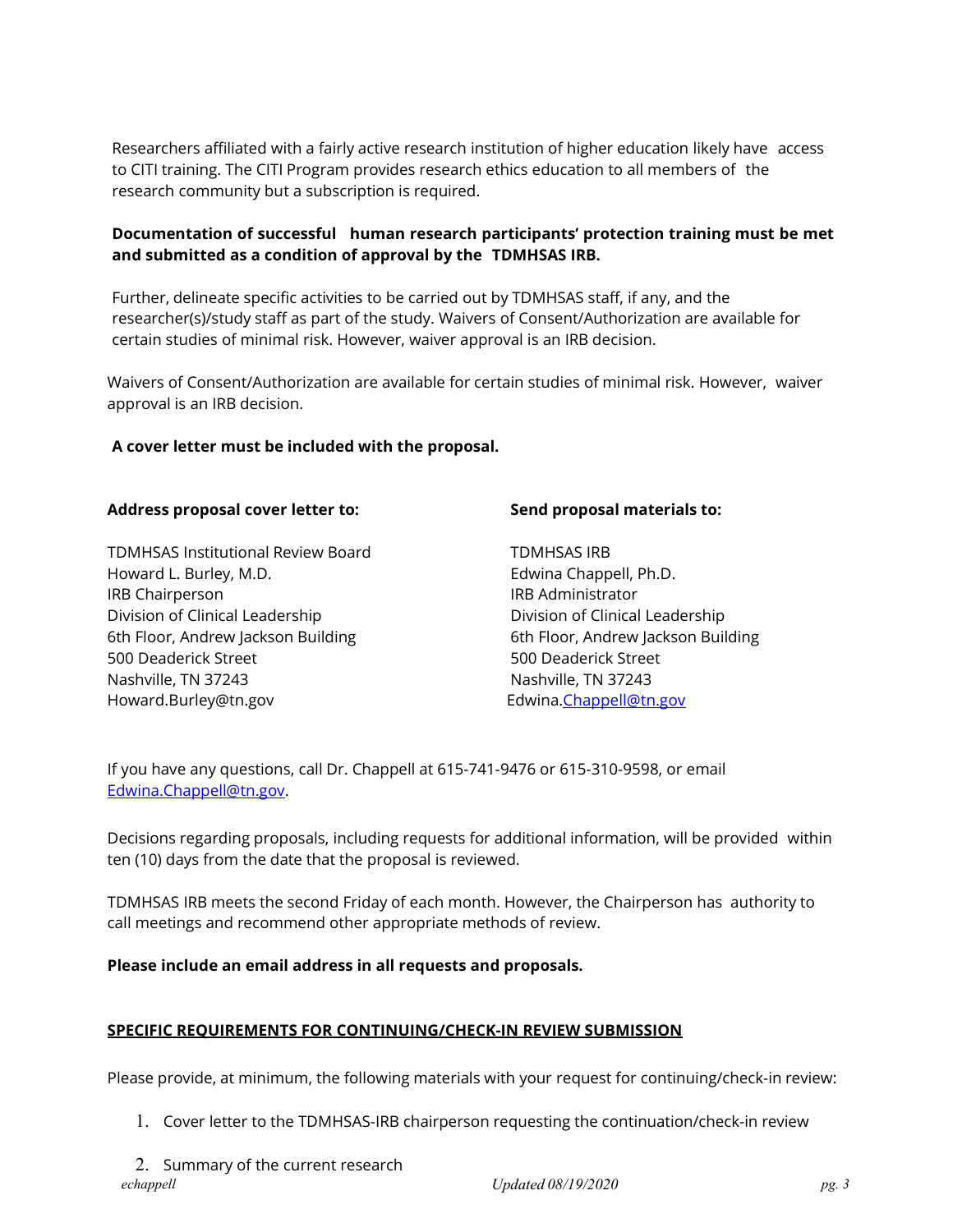- a. Brief overview of the project
- b. Research question(s)
- c. Preliminary data
	- i. Demographics
	- ii. Successes/Challenges
	- iii. Outcome data, if available
- 3. Copies of forms, questionnaires, or other documents that are still being used, especially those that require an IRB stamp (e.g., informed consent forms, fidelity scales, adverse event form). Make sure that any changes being proposed to the documents are listed and submit the document(s) including proposed changes.
- 4. Any adverse events and/or unanticipated problems
- 5. Any documents related to research activities that have not been reviewed by the IRB since the last review or amendment
- 6. Documentation of investigator training in human-research participants' protections, if necessary

### **SUBMISSION SCHEDULE**

The TDMHSAS IRB meets the second Friday of each month. However, the chairperson has the authority to convene meetings as necessary.

Researchers submitting proposals for continuing review must submit before the end of the approval time period to avoid suspension of research activities.

Proposals submitted for review must be received within twenty (20) days of scheduled TDMHSAS-IRB meetings.

Proposals received outside the window of scheduled meeting dates should allow at least thirty (30) days for review.

Decisions regarding proposals (including requests for additional information) will be provided if necessary.

Please include an email address in all requests to facilitate communication regarding additional information or decisions that have been made.

# REQUIREMENTS FOR OTHER TYPES OF SUBMISSION

An amendment request might be submitted when there have been changes in study personnel or when the researcher wants to enhance research requirements for the study.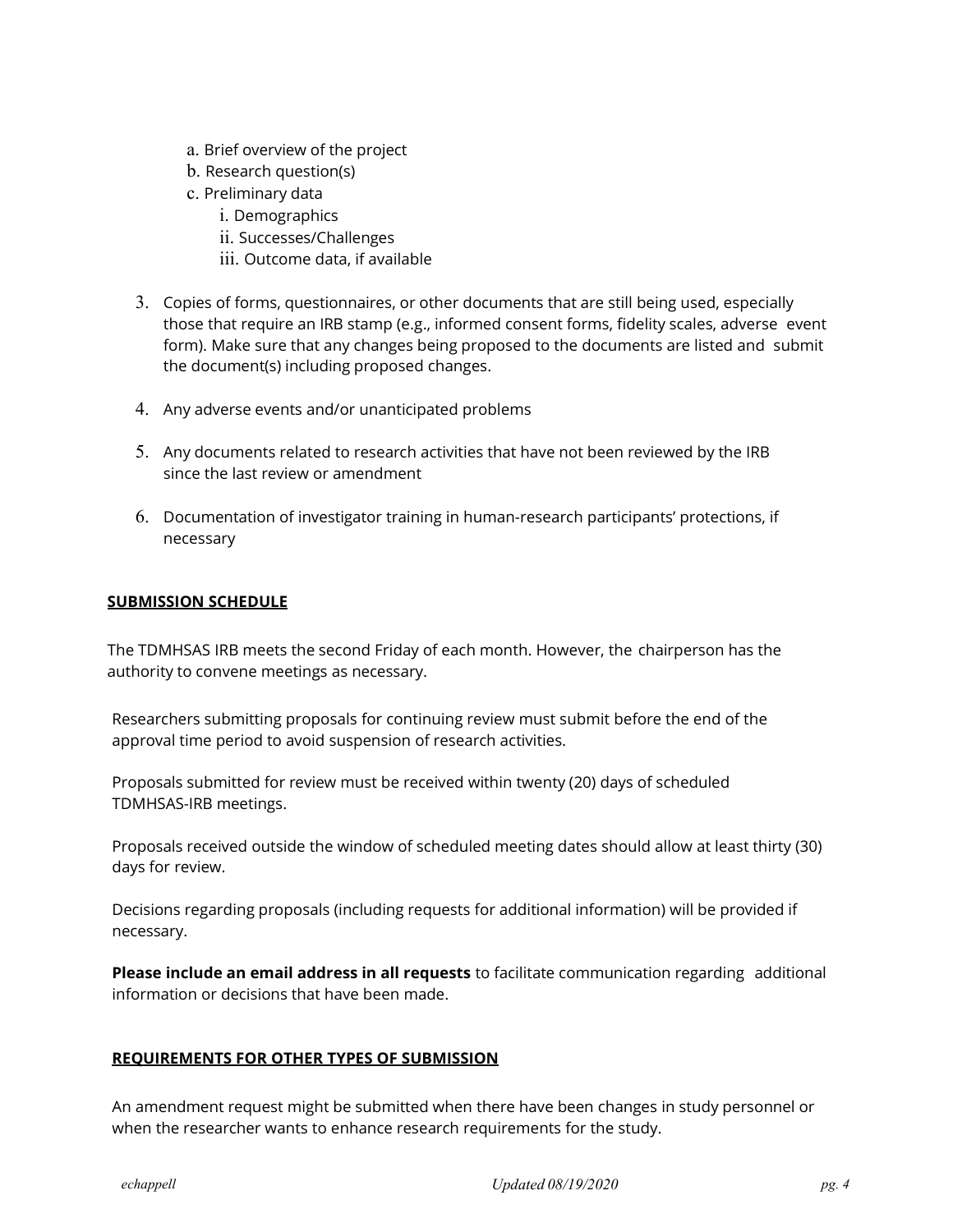Closure requests typically occur when enrollment has ceased, and only de-identified data are being used for data analyses/publications. In the event there is a sponsor, approval to request study closure must be obtained from the former and submitted with the closure request.

Researchers must close out their studies once data collection or analysis of raw, personal data is complete. In some cases, e.g., substantial difficulty recruiting participants to the research, researchers may request to terminate the study rather than closing out the study.

### In every case, the researcher must submit a cover letter addressed to the TDMHSAS IRB chairperson that details the amendment or closure request.

### CURRENT TDMHSAS-IRB MEMBERSHIP

- Howard L. Burley, M.D. IRB Chairperson and Chief Medical Officer, Division of Clinical Leadership (DCL), TDMHSAS
- Wesley Geminn, Pharm.D. IRB Co-Chairperson, Chief Pharmacist and State Opioid Treatment Authority (SOTA), Division of Clinical Leadership (DCL), TDMHSAS
- Edwina Chappell, Ph.D. IRB Administrator, Licensed Psychologist, Division of Clinical Leadership (DCL), TDMHSAS
- Sam Boukli, Esq. (nonvoting member) Assistant Deputy Counsel, Division of General Counsel (DGC), TDMHSAS
- Ellen Omohundro, Ph.D. Director, Office of Research, Division of Research, Planning, Policy, & Legislation (DRPPL), TDMHSAS
- Lydia Haren, M.D. Medical Director, Moccasin Bend Mental Health Institute (MBMHI), TDMHSAS
- Taryn Sloss, B.S. Assistant Commissioner, Division of Substance Abuse Services (DSAS), TDMHSAS
- Mary-Linden Salter, M.S.S.W. Executive Director, Tennessee Association of Alcohol, Drug, and Other Addiction Substances (TAADAS)
- Ellyn Wilbur, M.P.A. Executive Director, Tennessee Association of Mental Health Organizations (TAMHO)
- Erica Schlesinger, Pharm.D. Assistant Chief Pharmacist, Division of Clinical Leadership (DCL), TDMHSAS
- Bev Fulkerson, M.A.